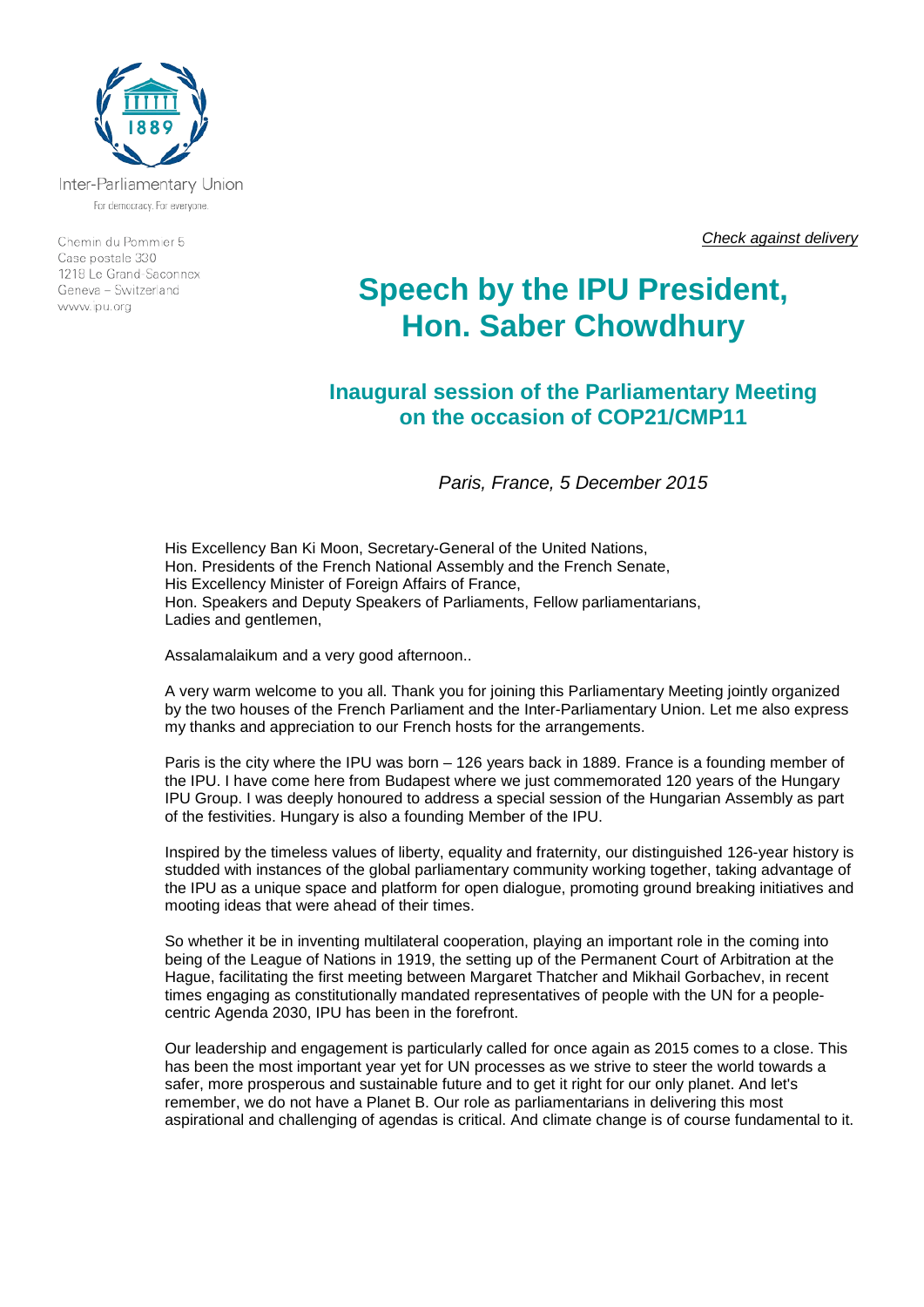The UN Secretary-General, Mr. Ban Ki-moon, whom we have the great honor of welcoming among us today, is on record as having stated that he has made the fight against climate change his personal priority. Mr. Secretary-General, we share this priority with you.

Like you, we want to safeguard ourselves and future generations from climate chaos. We want a greener and a safer planet, advancing along a path of sustainable carbon-neutral development. We want to prevent climate-induced disasters, the depletion of biodiversity and waves of migration. And we want to ensure that poverty belongs to the museum of the past.

On behalf of the entire global parliamentary community embodied by the Inter-Parliamentary Union, I want to thank you, Mr. Secretary-General, for having shared your vision with us today.

The IPU embraces 167 legislatures comprising 43,500 parliamentarians who in turn represent 6.5 billion people. We have heard your message, Mr. Secretary-General. We will make sure that it not only reaches our constituencies but that we also lead and play our role.

For two weeks in December 2015, Paris has become the climate capital of the world. UN climate talks have never been a stress-free process. But the ongoing COP21 session is an alltime peak in terms of the need to raise levels of ambition, act with greater urgency, take more responsibility and demonstrate stronger political courage and leadership.

The spotlight is also on COP21 President, Minister Laurent Fabius. We know how hard he has worked for the success of this conference: travelling from capital to capital, generating innovative ideas, striving for compromises between hard-to-reconcile positions. We hope it will lead to the outcome we all want as failure here in Paris is not an option.

If we fail, we will be failing not just ourselves but also future generations.

We are very grateful to Minister Fabius for having found the time in his extremely busy schedule to join us on the premises of the National Assembly, a building he knows very well, as he was the Assembly President here for many years.

France's institutions of legislative and executive power are woven in a delicate fabric of checks and balances. The never-ending search for solutions through political dialogue, compromise and persuasion are at the very heart of this vibrant democracy.

To see Paris, the capital of a country with deeply rooted democratic traditions, being attacked by terrorists, shocked and saddened us all. I take this opportunity to convey to our French hosts our deepest feelings of sympathy and solidarity. The global parliamentary community shares the pain of the French nation. More than ever, our common humanity must stand tall and strong.

Let me express our sincere gratitude to both chambers of the French Parliament and personally to their Presidents, Mr. Bartolone and Mr. Larcher, for having insisted on the need to maintain this Parliamentary Meeting, despite the tragic events of 13 November.

This is a powerful instance of legislators demonstrating courage and commitment. No, we shall not be diverted from our objective to make this planet a better place to live. No, we shall not turn our backs on the ideals of democracy, dialogue, mutual respect, human security and dignity. Yes, we shall continue working for peace, development and the well-being of the people. And yes, we shall spare no effort to fight climate change.

Solidarity to act on climate change was reassuringly expressed time and again in speeches of Heads of State and government during the Leaders Event in Le Bourget a few days ago. One after another, they pledged to decarbonize their economies and phase out greenhouse gas emissions.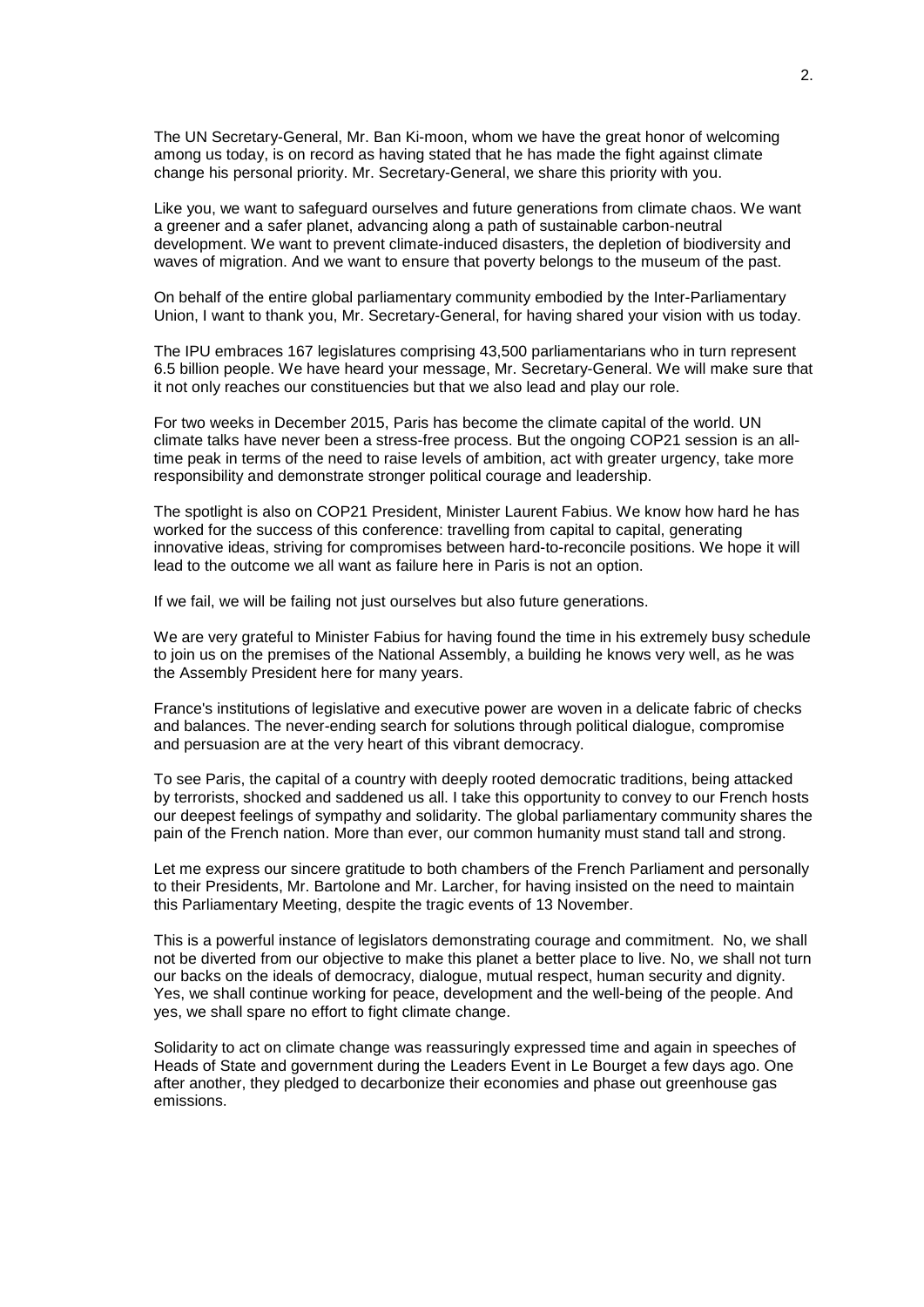Yet, as we were reminded today, a Paris Agreement on climate change would be not the end but only the beginning of a long road to both a zero-carbon society and to living within planetary boundaries.

At the IPU, we firmly believe that legislators bear their own share of responsibility for tackling climate change. We have stressed all along that parliamentarians are duty-bound to enact and amend laws, approve national budgets and hold governments to account.

Unless transposed into national legislation followed by robust oversight, international agreements on climate change will be neither credible nor effective. As Parliamentarians we can breathe life into these agreements and ensure they deliver.

The IPU continues to call for bold climate action driven by high levels of national ambition to reduce emissions, so as to strengthen climate resilience and avoid far-ranging consequences. Together with other stakeholders, we continue to insist upon the politically, operationally and legally binding nature of the new climate accord.

Our Member Parliaments stand ready not only to support the implementation of the Paris Agreement, but also to facilitate bottom-up national action through legislation. There is no time to lose. Rather than wait for global consensus and agreements, we need to do our bit at the national level and push the envelope as much and as far as we can.

From a broader perspective, we stand for harmonizing the global agenda by promoting greater coherence and complementarity between the new agreements on disaster risk reduction, sustainable development and climate change.

It is critical to recognize the mutually reinforcing and interlocking nature of these agreements. Otherwise, we will not be able to guarantee optimal use of available resources. Neither shall we be able to work effectively with the many actors involved in the implementation process at the local, national and global levels.

Action to combat climate change has financial implications. But the overwhelming benefits of action, as opposed to the costs of inaction, have been empirically and conclusively established.

During our two-day meeting, we shall have ample opportunities to discuss these and other topical questions relating to climate change. Indeed, the program of our meeting is rich and wide-ranging, while the lineup of quest speakers is as good as it gets.

In a few minutes, we shall have the pleasure of listening to a presentation by one of the most recognizable champions of climate action, former Governor of California Arnold Schwarzenegger. He is also the Founding Chair of an organization called R20 – Regions of Climate Action. It is in this capacity that he will address us today.

We shall then hold a parliamentary advocacy session to discuss priorities for legislative action on climate change. The IPU has elaborated its own Parliamentary Action Plan on Climate Change, the main purpose of which is to galvanize climate-related political input, participation, follow-up and oversight by parliaments during the implementation stage of the Paris Agreement.

When we met in Lima last year, I expressed hope that in Paris we would be in a position to report on the normative and policy steps taken in our respective parliaments in support of lowcarbon, energy-efficient development and climate-resilient societies. This is exactly what we would like to discuss during the parliamentary advocacy session today. In addition, we want to use it to engage with IPU partners from among inter-parliamentary organizations that are actively involved in climate action.

Tomorrow, we shall start the day with a series of presentations by such key figures in global climate politics as French Minister of Ecology, Sustainable Development and Energy Ms. Ségolène Royal; Executive Director of UNEP, Mr. Achim Steiner; and OECD Secretary-General, Mr. Angel Gurría. I am sure you will have many questions for them.